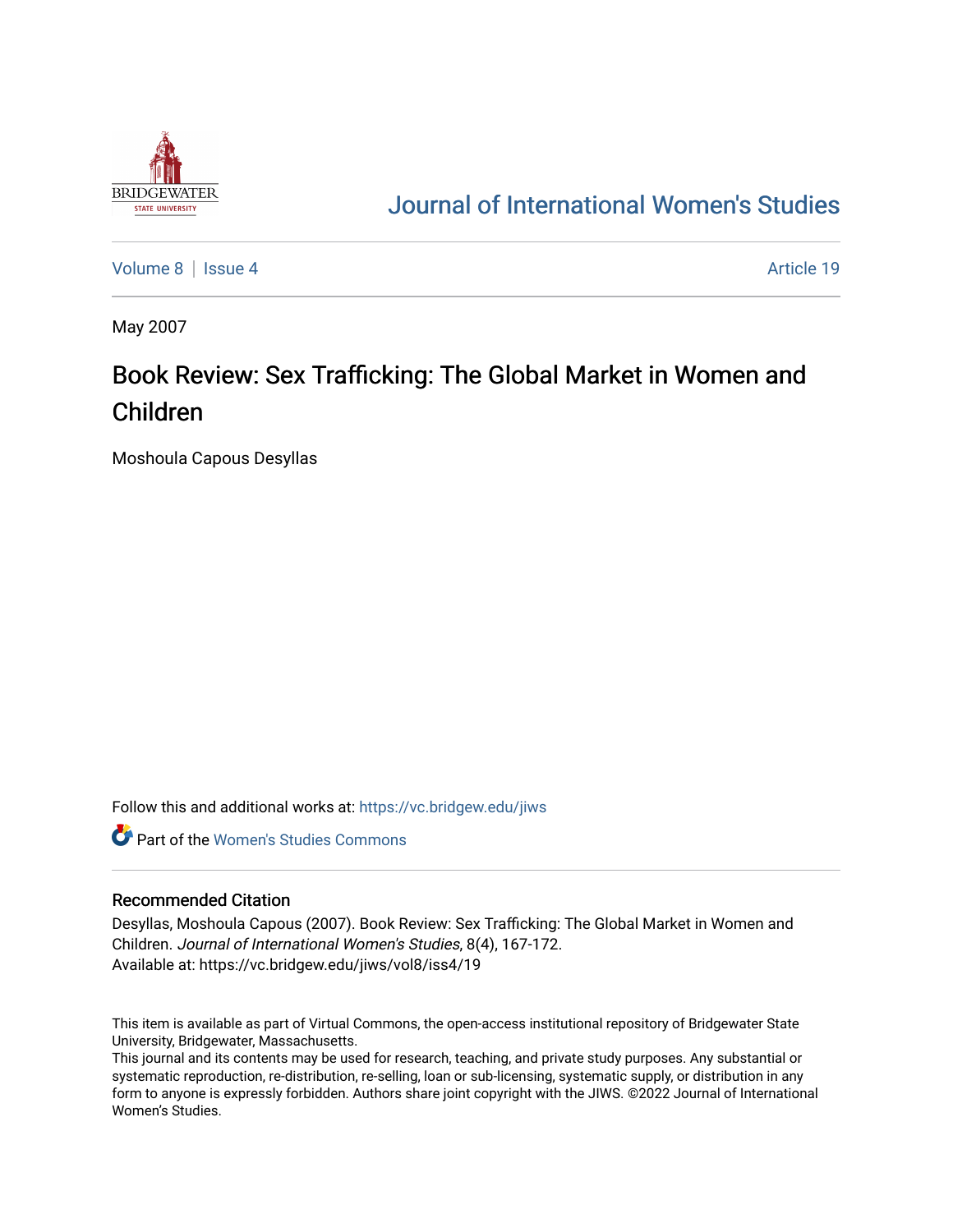*Sex trafficking: The global market in women and children.* Kathryn Farr. 2005. New York: Worth Publishers. pp.262, ISBN:0-7167-5548-3, US \$24.95 (Paperback).

## Reviewed by: Moshoula Capous Desyllas, MSW<sup>1</sup>

Sex trafficking has gained considerable media attention over the past few years. The purpose of this book, as stated by the author, is to "spread the word about the trafficking industry- its sources, operations and structures" (preface). The lens from which sex trafficking is perceived and understood in this book fits a radical feminist perspective; the notion that women"s oppression is due to worldwide patriarchy. Farr states that her lens of viewing the sources of sex trafficking is "economic and patriarchal" (preface). She describes sex trafficking as a structured form of violence, and throughout this book presents its sources, operations and configurations. The book"s main focus is to look at the process and the industry of sex trafficking from a radical feminist perspective.

I position myself within this book review as an ally of the non-dominant perspective of sex trafficking, not evidenced in the media and in national trafficking policy. Trafficking is a phenomenon that seems unable to escape its historical association with prostitution and migration control. My understanding of trafficking is "not as the enslavement of women, but as the trade and exploitation of labor under conditions of coercion and force" (Kempadoo, 2005, viii). This perspective addresses trafficking as transnational migration of labor with a focus on the unsafe working conditions of migrants and their rights as humans. This feminist lens is different from that of this book, in that more weight is given to the voices of women from developing countries as opposed to the influence of Western media regarding the phenomenon of sex trafficking. It is crucial to note that Farr acknowledges the view of sex trafficking in the context of transnational migration of labor into the sex industry (or migrant sex work) that can involve abuses, but her perspective represents the abolitionist stance towards the issue of sex trafficking. This perspective maintains that any type of prostitution is slavery and thus, considered violence against women. While this perspective takes an abolitionist stance toward prostitution, from this lens, many of the complexities of trafficking into the sex industry are placed aside and assumptions are made about women of developing countries who are cast as victims of violence that need to be saved. Casting women as victims of sex trafficking while turning to the state to protect these women and prosecute "evil" criminal organizations, can be dangerous. This stance often results in harming, rather than helping, migrant women who find themselves in violent and abusive labor conditions. When reading this book, it is important to consider alternative frameworks for understanding trafficking into the sex industry, while appreciating Farr"s thorough research that has been analyzed and presented through her particular lens.

The topic of sex trafficking is well-researched and very organized in this book. The phenomenon of sex trafficking is structured into sections that describe the process of sex trafficking as well as other forms of violence against women. In chapter one, Farr notes the "increasingly high volume and wide scope of sex trafficking industry" referring to the movement of people from "sending countries" to "receiving countries" (12). Farr

Journal of International Women's Studies Vol. 8 #4 May 2007 167

 $\overline{a}$ 

1

<sup>&</sup>lt;sup>1</sup> Moshoula Capous Desyllas is a  $4<sup>th</sup>$  year Ph.D. Student in Social Work and Social Research at Portland State University in the Graduate School of Social Work.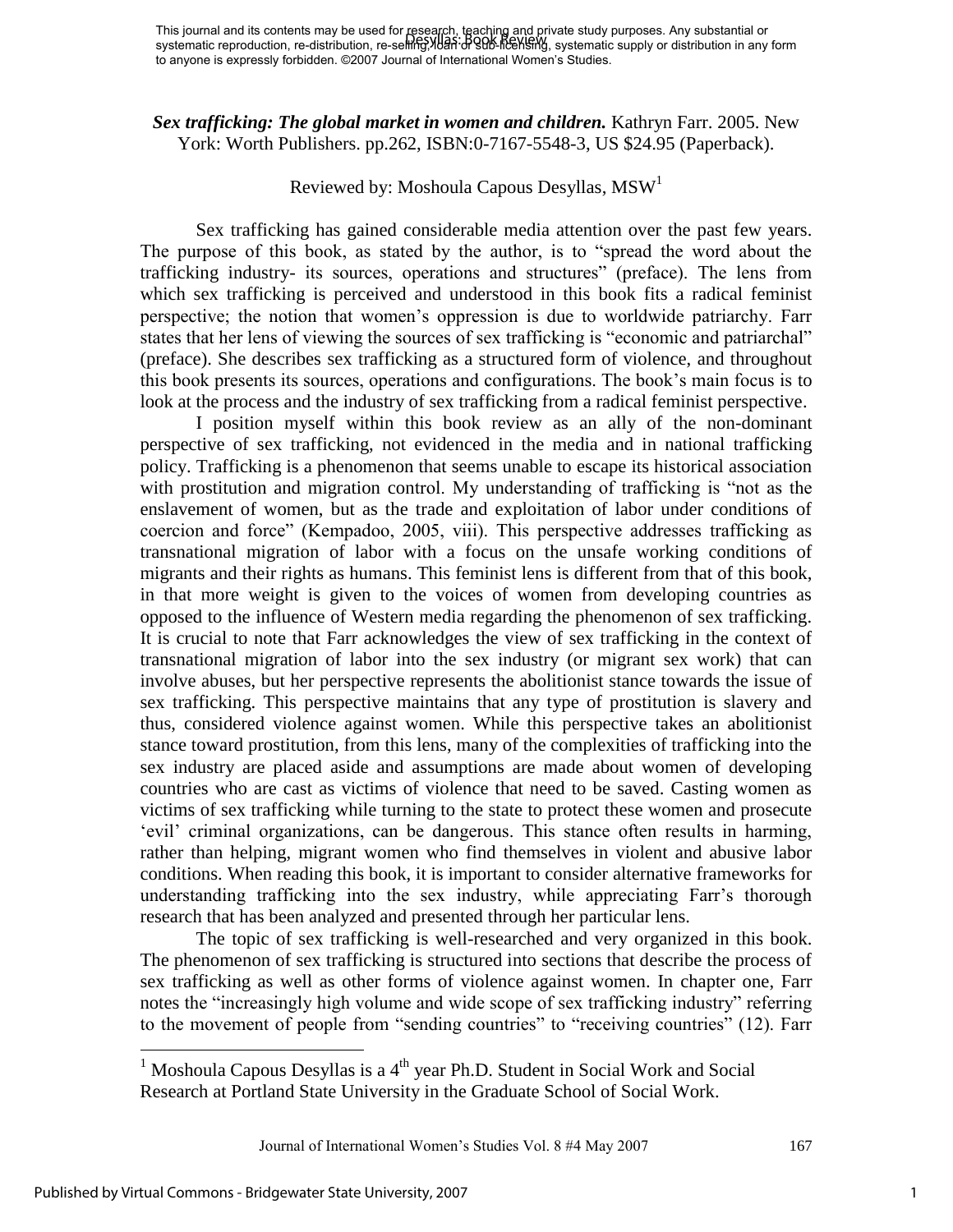claims that the fastest growing sending region-the former USSR-serves as a context for the supply side of trafficking. While the magnitude of sex trafficking has received media attention, recent reports and studies have questioned the numbers reported by the U.S. Department of State and others who provide such statistics but do not explain how these statistics were collected. The fact that the sex industry is a hidden economy illuminates the reality that statistics on the number of individuals who are trafficked into the sex industry are very difficult to gather. Statistics are usually incomplete and inaccurate, given the underground nature of trafficking, the illegality of the sex industry, and the invisibility of most migrant work (such as domestic work, sweat shops and agriculture). Statistics provided by governments and NGOs are unreliable due to the difficulty in reaching agreement as to what constitutes trafficking, as well as difficulties in documenting illegal migrants. Statistics are extrapolated, estimated and distorted; as Agustin (2003) points out that there cannot be exact knowledge of how many migrants have entered a country illegally. In addition, of those migrants who have entered illegally, it is difficult to know how these individuals felt about the amount of control they had or didn"t have over their travel and employment. Others have pointed out that statistics are not precise because developing countries lack data on trafficking (Ehrenreich & Hochschild, 2002). Thus, although statistics about the issue of sex trafficking are provided, these estimates, including the ones in this book, are biased since the perspectives, definitions, and debates about trafficking have a major influence on the data that is collected, reported and made available to the public.

In her second chapter, Farr looks at profits in the sex industry, and in particular at the concept of the debt bondage system. She describes the living and working conditions of women who are in a situation of debt bondage through the stories and narratives of these women. In her awareness of alternative perspectives, Farr does bring up the fact that conditions vary, and that some women go to other countries voluntarily to work in the sex industry. Yet, Farr states that "the overwhelming majority [of the women], however, live under the debt bondage system and endure its deprivations and cruelties" (p. 45). This is a serious assumption to make, when the trafficking industry is so hidden and underground that accurate statistics about the magnitude of the problem are not available, and thus accurate generalizations of the working and living conditions of most migrants cannot be made.

Farr dedicates the following two chapters to the part of the trafficking industry made up of criminal networks. Farr details the various possible roles of traffickers "that can be played by individuals, small cliques or organized mafias" (62). The complexity of a trafficker"s role is explained, in which some individuals (those who are labeled as "traffickers") can also be in a "legitimate position of trust" (e.g., police officer or an immigration official) or in a "legitimate entrepreneurial position" (e.g., a travel agent or a banker) (57). However, what is not addressed is the role of family members who might help the individual leave the country. As Agustin (2003) notes, the "image of passive victims abused by foreign gangs also erases the participation of family members and boy and girlfriends in these formal arrangements," who, according to this current trafficking framework, would be considered traffickers (4). Farr further details the process of trafficking, with descriptions of the actions of traffickers under the following sections: "recruitment and transport"; "enforcement and extortion"; and "corrupt guardians." In a more recent article, Agustin (2005) notes the automatic, "hypothetical" link between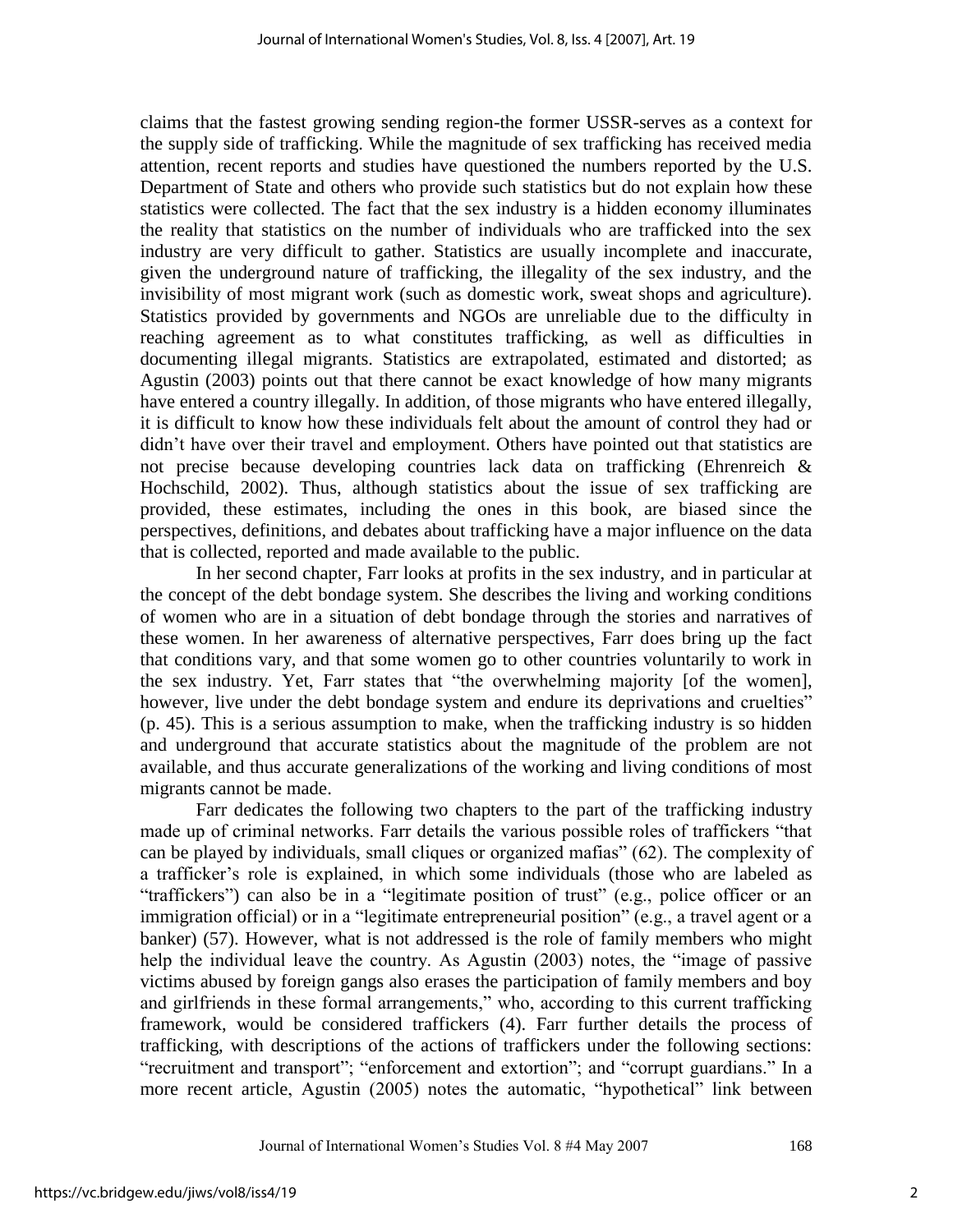trafficking and large-scale criminal organizations "dedicated to enslaving migrants" (101). In an effort to "save" every migrant, the experiences of individuals are generalized without consideration that the work of "organized criminal networks" may be the combined effort of family, friends, agents, entrepreneurs and small-time delinquents, who make up these "traffickers" (Agustin, 2001: 3). The issue of dramatizing the organized crime link then becomes more fodder for sensationalized stories, which may not be as accurate.

The trafficking phenomenon is explored through an overview of organized criminal networks: their traditional attributes, new characteristics of organized crime groups as sex traffickers, the magnitude of their power and profitability, the existing criminal networks involved in sex trafficking, and the newly formed mafia groups active in sex trafficking. While Farr focuses on criminal networks as sources of sex trafficking, conversely Agustin (2005) utilizes a migration framework to research the phenomenon of sex trafficking. Agustin (2005) draws attention to the issue that even though governments support certain policies based on the assumption that organized crime is behind trafficking, the UN Crime Commission"s own report found limited evidence of such activity (CICP, 2003).

In chapter five Farr describes sex trafficking flows and patterns, along with the conditions within the global economy that contribute to the lack of job opportunities for women who live in underdeveloped countries. This chapter is very well-researched, and Farr explains women's poverty and poor working conditions in developing countries, while successfully tying in the effects of globalization to provide possible reasons for the transnational migration and movement of people. Three areas she highlights with regard to the global economy and the displacement of people from developing nations are market privatization, market liberalization, and the spread of production through foreign investment. Farr provides an excellent account of the role of development policies (e.g., loans, debts, austerity and structural adjustment programs) in the facilitation of trafficking. This chapter can provide a strong foundation for students and scholars to use in understanding other global social issues. Farr also provides a regional analysis of levels of human, economic and gender development and their relationship to trafficking, and how they drive sex trafficking flows.

Other forms of violence against women are explored in the following chapters, in which Farr connects military prostitution to the sex industry. The history of rape and sexual enslavement during times of war is presented, which Farr correlates with a male demand for the sex trade. She points out the normalization of violence against women during wartime. Farr asserts that cross-cultural patriarchal beliefs contribute to the domination of women and the control of female sexuality through rape and sexual enslavement. The military socialization of men is explored, and Farr provides narratives of wartime rape and enslavement. Further attention is given to organized military prostitution and the military"s role in World War I, The Korean War, and The Vietnam War, with a focus on the effects in Southeast and East Asian countries. The role of religion across cultures and its contribution to violence against women is also discussed, and Farr includes a section on congregational prostitution, which she explains is the "building of a sex industry wherever large numbers of men congregate to work or accomplish particular tasks" (13). The role of racism on trafficking is briefly mentioned, as Farr discusses racist images of sexualized women from developing nations. The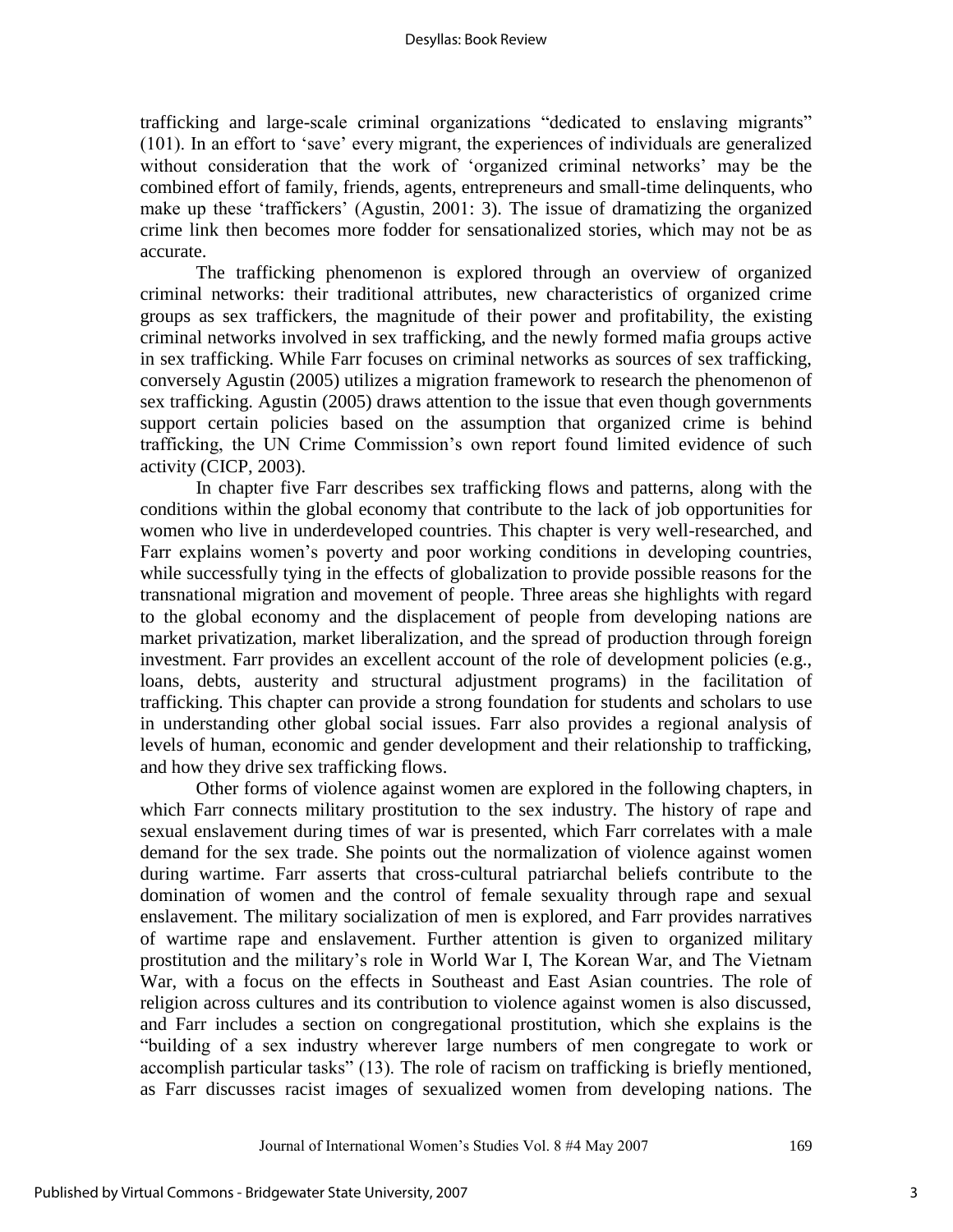importance of this section warrants an entire chapter dedicated to the racist images and stereotypes of the sex trafficked women of developing nations. Doezema (1998) describes how the 19<sup>th</sup> century sex slave was depicted as "a white woman, victim of the animal lusts of the dark races" and in the  $21<sup>st</sup>$  century, the racism changed its focus to exaggerate the new sex slaves as "passive, un-emancipated women from the developing world" (44). In the 1800s Chinese women and other women of color were viewed as overly sexual, deviant and promiscuous, as were Mexican women at the turn of the century. It was at this time that migration was also on the rise, and the government therefore felt the need to create a moral fear and panic over "the other." This social construction of sex slaves and third world women has many implications that have informed the current discourse and resulting policy decisions.

The final chapter of this book begins by briefly touching upon the fact that some feminists and activist groups acknowledge prostitution as a viable work option and legitimate job choice, and not necessarily a human rights abuse. However, Farr does not elaborate on this very important debate within the trafficking discourse. She also brings up other important issues that call for further consideration, related to cultural relativism versus universal human rights, within the context of the definitions of trafficking. Farr presents the immediate need to educate the public about sex trafficking as well as the need for long-term changes to alter underlying global structures and inequalities. Additional concerns in the area of sex trafficking are addressed in this chapter, which include supporting and helping the victims of trafficking by providing legal assistance, social services, and rescues. Farr does acknowledge that "rescues" are heavily critiqued by sex worker"s rights groups as being more like "raids" that create a displacement of sex workers who may not want to be "rescued" or "saved." However, religious organizations, such as the International Justice Mission (IJM) who are funded by anti-trafficking grants from the U.S. government often do not take into account migrant women"s voices, their needs, and their (possible) desires for wanting to stay in a brothel to work as a prostitute (Jones, 2003). The new report by Jones (2003), also referenced in Farr"s book, stated that these rescues did not lead to significant jail time for the trafficker, but rather, punished the sex worker by taking away her only means of survival.

In a few concluding paragraphs in her final chapter, Farr asserts radical feminist notions that patriarchy is the cause of women"s oppression. While this may be a contributing factor in the trafficking phenomenon, it is crucial to look at trafficking from a more global feminist lens, taking into account racism and the agency of women from developing countries. While this book presents one side of the trafficking debate, it only briefly addresses issues that are crucial to consider; the phenomenon of trafficking is much more complex and multi-faceted. A more global feminist lens, rather than a narrow radical feminist lens, would take into account the multiple voices of women of color who have been historically oppressed and denied agency.

Regardless of it limitations, this book has many strengths, including its structure and organization. The globalization policies that cause and exacerbate sex trafficking are explained in a way that is easy to read and understand for both students and scholars. This book addresses the complexities of the phenomenon, such as the various immigration policies and prostitution policies in each country that women are trafficked into. There is a plethora of sources that are included in this book, although not all perspectives and research studies are given the same attention (which is understandable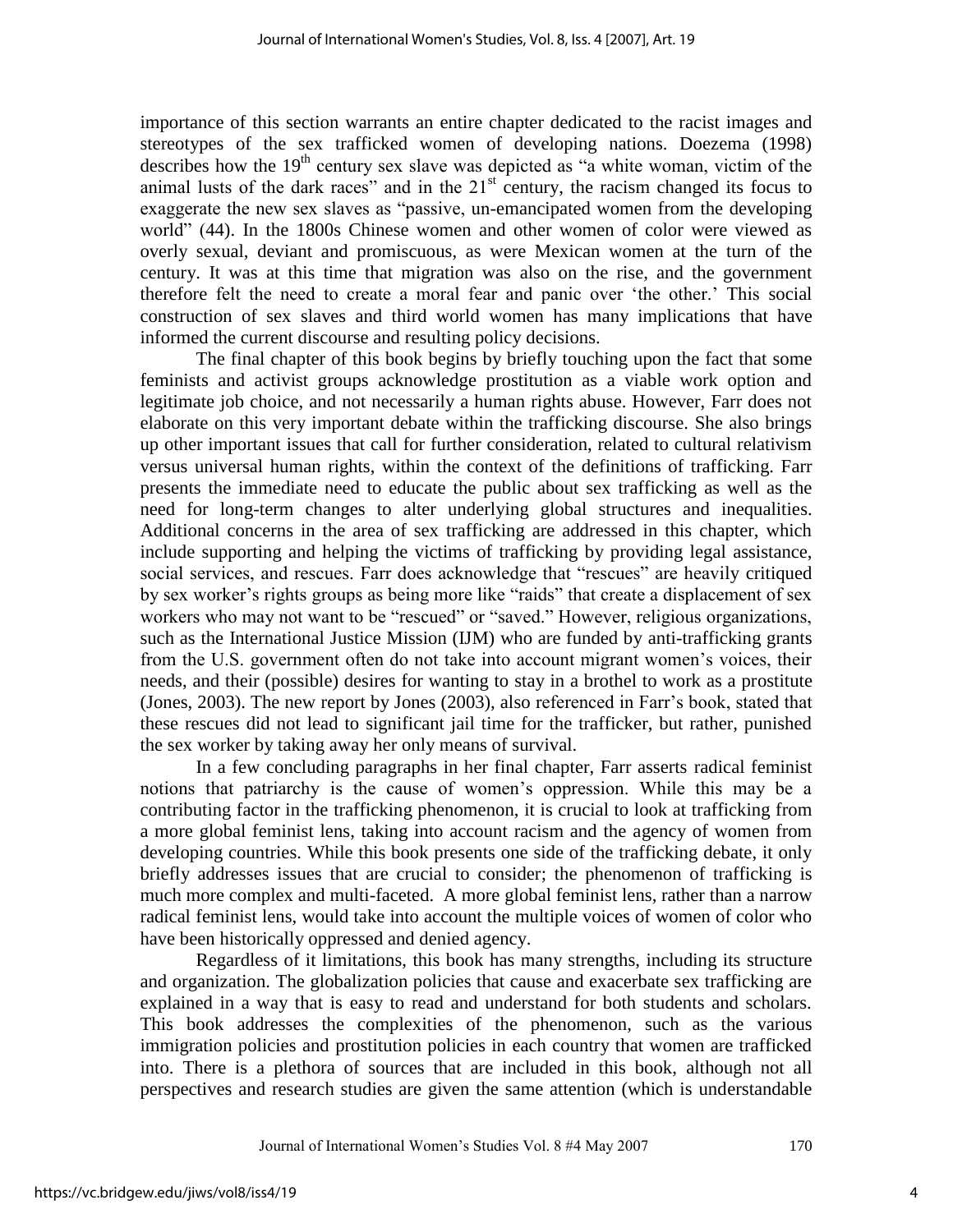given the author"s point of view). In spite of these virtues that contribute to a comprehensive understanding of the dominant view of sex trafficking, additional limitations exist in this book.

Although the book focuses on sex trafficking, is important to note that not all cases of trafficking are into the sex industry and the magnitude of sex trafficking cases is overestimated. In addition, while sex trafficking stories and cases provide a context for describing the phenomenon of sex trafficking, this serves to sensationalize and stereotype the experiences of those who have experienced the labor abuses of trafficking, while also implying that women of developing countries are "victims" who are ignorant, easily duped and in need of rescue. Most labor rights feminists reject the term 'victim' because it does not take into account those migrants who willingly leave their homes for a better economic future. Referring to trafficked women as "vulnerable" (7) or "naïve" (2) takes away the agency and voice of women of color. This reinforces oppressive racial stereotypes about women from developing countries and implies that these women need to be "rescued" by western feminists who are smarter and stronger.

Farr"s book provides extensive coverage of the history and operation of organized criminal networks, which is understandable given Farr"s academic work in the area of crime and criminalization. However, the book does not present the history of trafficking (e.g. the 1910 Mann Act, also know as White Slave Traffic Act) and recent trafficking policy, both of which provide a context for current trafficking discourse. In addition, the two distinct feminist camps are not described in this book. These feminist wars regarding the definition of trafficking and the conflation of prostitution with sex trafficking have been instrumental in policy formation and media attention around trafficking. With the neo-abolitionist feminists' view that any prostitution or sex work is violence against women, advocating a criminal justice perspective as a response to (sex) trafficking only drives the sex industry further underground (Mellon, 1999), which results in making the conditions for women in the sex industry worse. It is important for scholars, policy makers and social services agencies to consider the complexities of the trafficking phenomenon and the multiple realities of migrants whose stories do not fit that of the dominant trafficking discourse which focuses on the sex industry.

In research relevant to trafficking, it is crucial to re-think the construction of violence within the trafficking framework and the need to turn to the state for protection. Instead, it is important to begin advocating for the human rights of all people through fair immigration laws and labor rights protection. It is time to start listening to the voices of immigrants who have experienced abuse while working in the sex industry, as well as domestic labor, factory work, agriculture and other areas. If the focus of trafficking is shifted from prostitution to various other areas of work where illegal migrants often experience abuse, those immigrants seeking assistance under the trafficking policy can begin to receive the protection needed against exploitation. A more inclusive perspective of trafficking that takes into account other types of work is crucial for addressing the oppressive and unsafe working conditions faced by migrants.